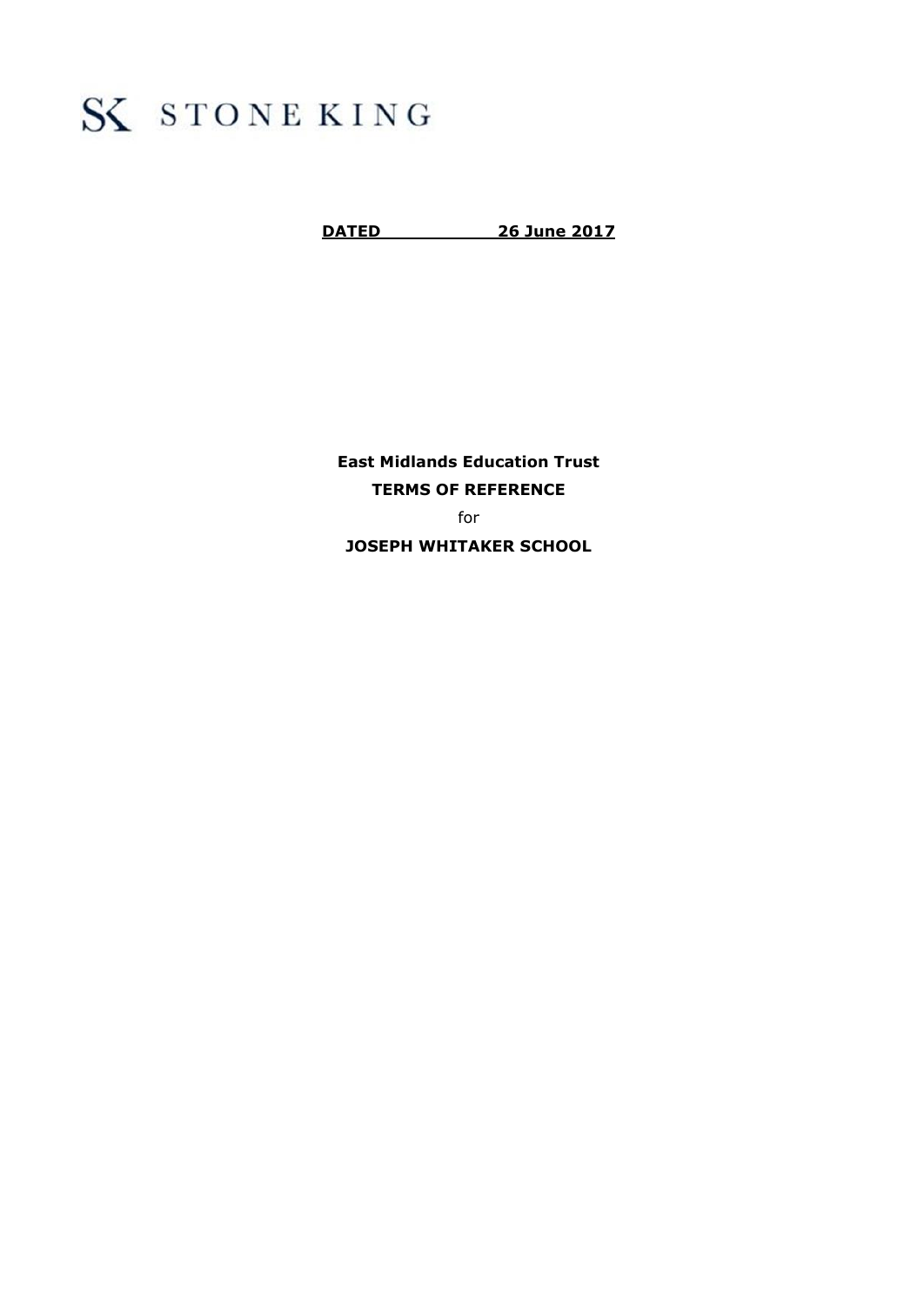### **East Midlands Education Trust**

## **Terms of Reference for the Local Governing Body of JOSEPH WHITAKER SCHOOL**

#### 1 **General**

- 1.1 The East Midlands Education Trust (MAT) is a charitable company limited by guarantee (company number 07530373). It is governed by a board of charity Trustees which has overall responsibility for the general control and management of the administration of the MAT and the Academies run by the MAT in accordance with the provisions set out in the Articles of Association.
- 1.2 The MAT has entered into agreements with the Secretary of State for Education. There is a Master Funding Agreement (MFA) which applies to the MAT overall and an individual Supplemental Funding Agreement (SFA) for each of the Academies. It is the MAT that is ultimately responsible to the Secretary of State for Education pursuant to the Funding Agreements.
- 1.3 The Trustees deal with strategic planning and the setting of policy. The MAT overall is managed through business planning, monitoring of budgets, performance management, the setting of standards and the implementation of quality management processes.
- 1.4 The detailed functioning of each Academy is delegated to a Local Governing Body (LGB) for each Academy. Legally, the LGB is a committee of the MAT and every power or duty given to the LGB has to be given directly by the MAT. This document defines the roles and responsibilities of the LGB and the extent of its decision-making powers. The degree to which powers are delegated to the LGB may be different for different Academies depending on the capacity of the LGB in question. These terms of reference relate specifically to the Joseph Whitaker School. The LGB will act in accordance with these Terms of Reference and the Scheme of Delegation for the Academy unless otherwise directed by the Trustees.
- 1.5 These terms of reference are made under the powers conferred on the MAT in its Articles of Association to make regulations governing the conduct of the LGB.
- 2 The following powers are reserved to the Trustees and cannot be exercised by a LGB unless in any specific instance the Trustees delegate a power to the LGB. The Trustees may delegate any of their functions to the [Chief Executive/Finance Trustee] as they think fit and any such delegation may include the power to sub-delegate and give directions to a LGB.
- 2.1 Generally
	- 2.1.1 Appointment of the Principal of the Academy and the setting of the ISR, taking into account the views of the LGB which should not reasonably be disregarded;
	- 2.1.2 Not used.
	- 2.1.3 determination of terms and conditions of service for all staff (but subject to consultation with the LGB, the Academy Principal and staff groups where legally required or where the Trustees deem this appropriate);
	- 2.1.4 Suspension and lifting of suspension of the Principal
	- 2.1.5 Appointment of any Responsible Officer for the Academy
	- 2.1.6 Provision of Governor evaluation through the ongoing oversight of the academies pupil and financial performance.

#### 2.2 Finances

- 2.2.1 oversight of the finances of the MAT and the Academy, including compliance with the Academies Financial Handbook and the financial and accounting requirements detailed within the Funding Agreements;
- 2.2.2 Appointment of the Accounting Officer for the MAT, typically the CEO.
- 2.2.3 Determination of the Academy's annual budget in consultation with the LGB;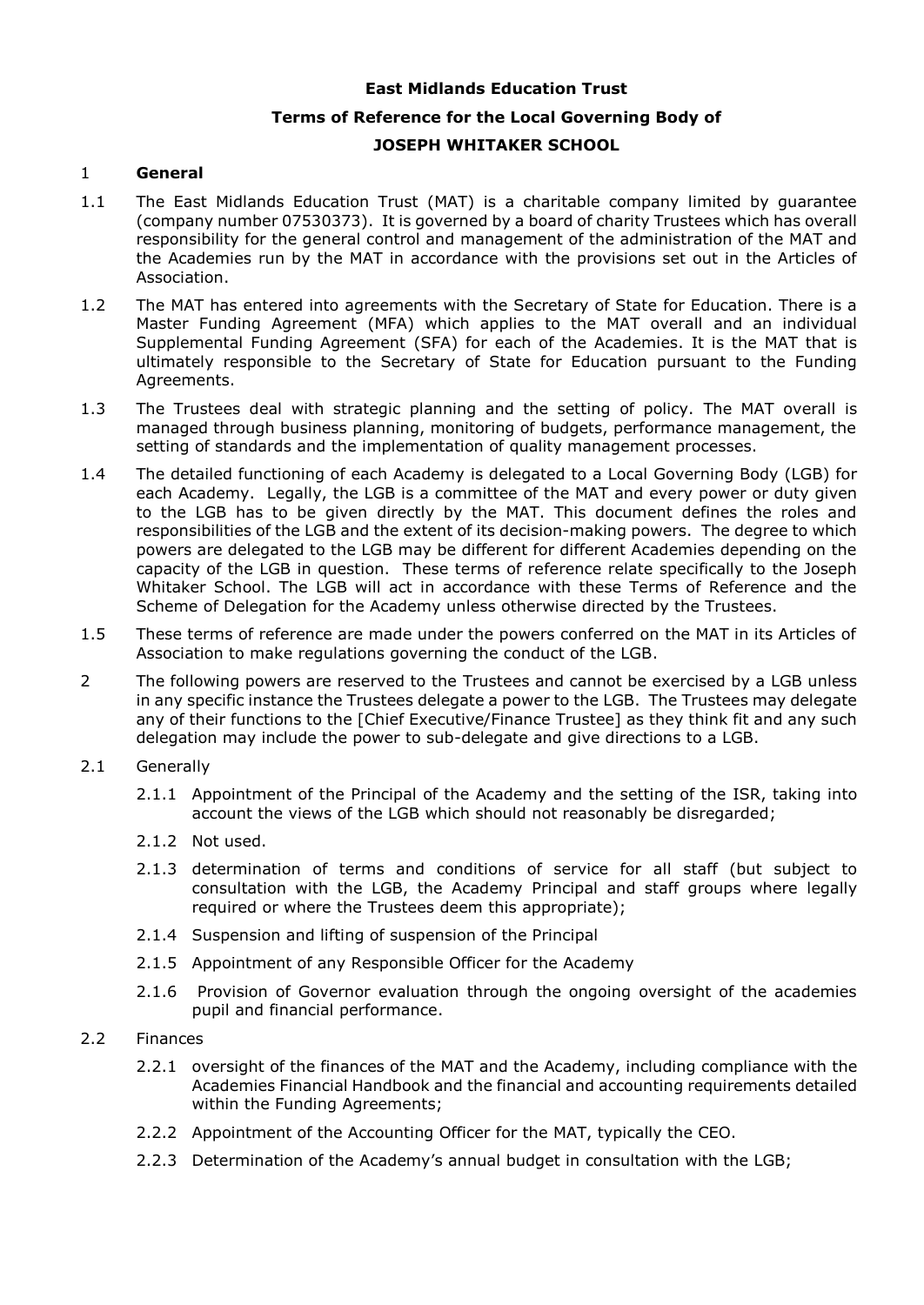- 2.2.4 Determination, after consultation with the LGB, of the extent of the services provided to the Academy by the MAT and how the costs for such services should be allocated, apportioned or retained;
- 2.2.5 Determining procurement policies for the MAT; including procurement by the LGB;
- 2.2.6 Setting guidelines for the local maintenance of assets and appropriate registers.

## **Policies and Targets**

- 2.3 The Trustees shall:
	- 2.3.1 Not used.
	- 2.3.2 Determine the employment and financial policies for use by the Academy, in consultation with the LGBs within the MAT.
	- 2.3.3 Consider and evaluate performance in relation to academic achievement, finances, and principal performance;
	- 2.3.4 Not used.
	- 2.3.5 Determine any additional financial and reporting targets for the Academy;
	- 2.3.6 Not used.

## 3 **THE LOCAL GOVERNING BODY**

3.1 It is the desire of the Trustees to delegate as much autonomy as possible to the LGB who are a committee of the Trustees. These Terms of Reference define the delegated autonomy given to the LGB. Accordingly, the LGB can discharge these delegated responsibilities as they see fit but ensuring they act in the best interest of the Academy. The LGB will report, through minutes of their meetings, to the Trustees and be accountable to the Trustees for its decisions.

## **Composition**

3.2 The Trustees will determine the membership of the LGB and terms of office from time to time as indicated in schedule 1.

## **Disqualification of Members of the LGB**

- 3.3 Schedule [2] sets out the circumstances in which a member of the LGB is disqualified from continuing to serve on the LGB.
- 3.4 Where, by virtue of these Terms of Reference a person becomes disqualified from holding, or continuing to hold office, he shall upon becoming so disqualified give written notice of that fact to the **[**Clerk**]/[**Secretary**]**.
- 3.5 A member's term of office shall be terminated if:
	- 3.5.1 he resigns by serving written notice to the [Clerk]/[Secretary];
	- 3.5.2 the Trustees terminate his appointment;
	- 3.5.3 he is removed by the persons appointing him (although this does not apply to elected staff or Parent Local Governors);
	- 3.5.4 in the case of a Staff Member, his employment is terminated;
- 3.6 The LGB may continue to act notwithstanding a temporary vacancy in its composition.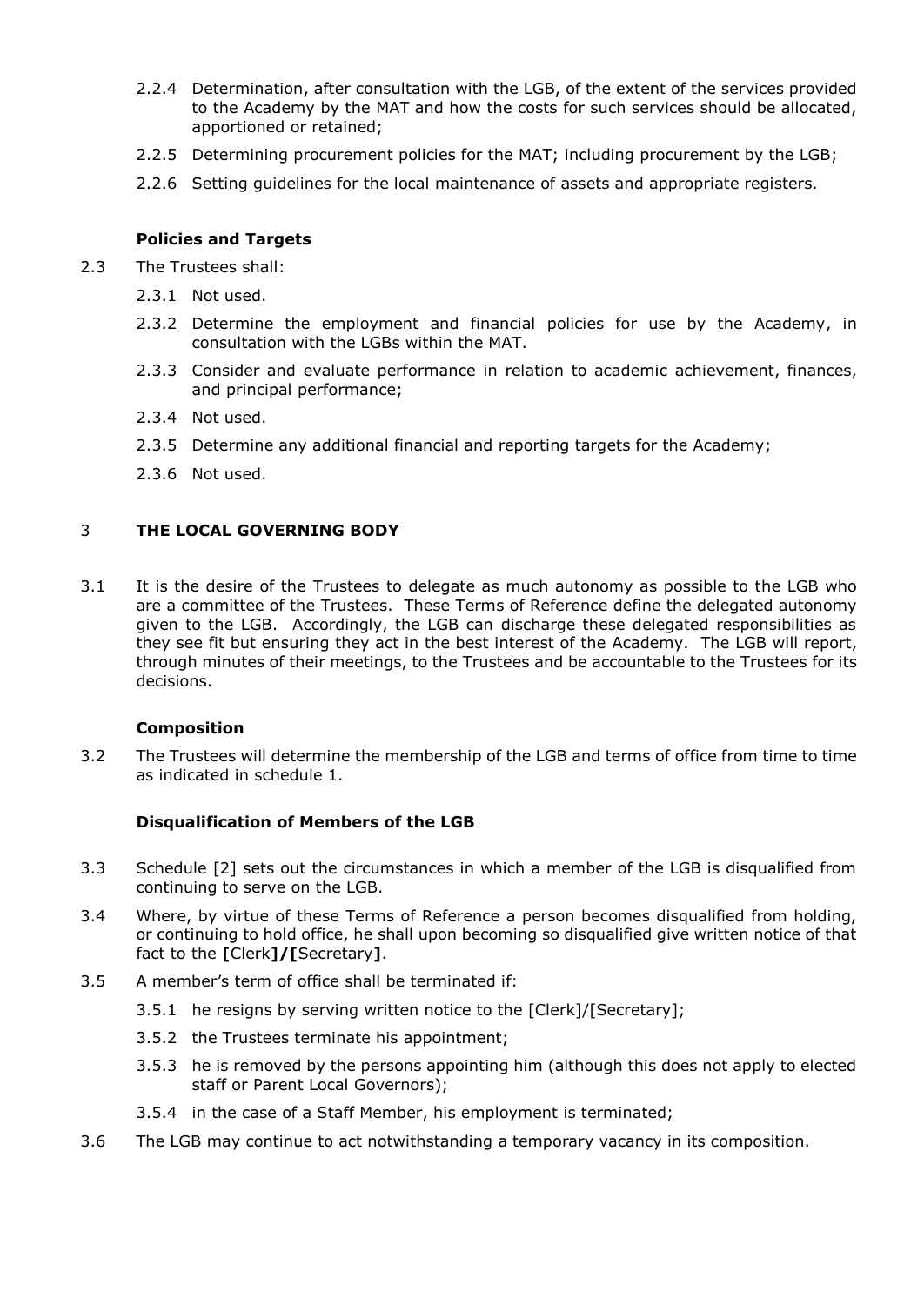## 4 **The LGB's Delegated powers**

## **General Provisions**

- 4.1 Subject to the limitations set out in these Terms of Reference, any restrictions in the MAT's Financial Manual and Staff Handbook/HR Manual and any individual limitations that may be notified to the LGB by the Trustees from time to time, the Trustees delegate the running of the Academy to the LGB which specifically has the following duties:
	- 4.1.1 To advise the Trustees on strategic issues relating to the Academy including consulting with the Trustees on the proposed admissions policy;
	- 4.1.2 To report to the Trustees both generally and specifically as the Trustees may require;
	- 4.1.3 To oversee and control the financial performance of its Academy within the limits specified in the MAT's Financial Manual including maintaining such records as the Trustees may require and advising the Trustees generally on financial issues;
	- 4.1.4 To determine such policies as the MAT may delegate to the LGB and to advise the MAT on all other policies;
	- 4.1.5 To act as a critical friend to the Academy and to provide support to the Headteacher and the staff;
	- 4.1.6 To have the general oversight of the Academy's activities including monitoring and evaluating the standards and performance of the Academy (ensuring that standards of attainment and progress by the students of the Academy are high) and the application of designated funding such as the Pupil Premium. In doing so it is required
		- (a) To be aware of and take into account views of parents, students, staff and the wider community that its academy serves and report on these as appropriate to the Trustees;
		- (b) To review the curriculum on advice from the Principal;
		- (c) To support the Principal in her/his functions and to receive from the Principal and consider such reports as the LGB may require;
		- (d) To take all actions required to comply with statutory regulations and the MFA and SFA including matters relating to student discipline, student and staff welfare, special educational needs, safeguarding, equality issues generally, religious education and collective worship, health and safety and the implementation of charging policies;
		- (e) To consult with the Trustees with regard to admissions (including taking of all admission decisions in accordance with the School Admissions Code through an Admissions Committee to be set up by the LGB) and to determine the admission policy in accordance with the code;
		- (f) To implement the educational vision of the Academy including developing reviewing and monitoring the Academy's Development Plan;
		- (g) To maintain the Academy estate in accordance with any guidelines set out by the MAT;
		- (h) To implement the MAT's procurement policies insofar as they impact on the Academy and seek value for money (and being able to demonstrate that value for money has been achieved);
		- (i) To provide to the Chief Financial Officer (CEO) details to enable draft budgets to be considered by the Trustees, and to be submitted to the DfE as required by the Funding Agreements and provide such further support in connection with the budgetary process as may be required (except where prior permission has been obtained from the Trustees and where there is a clear and reasonable deficit recovery plan, the Academy budget is to be prepared to show break even or better;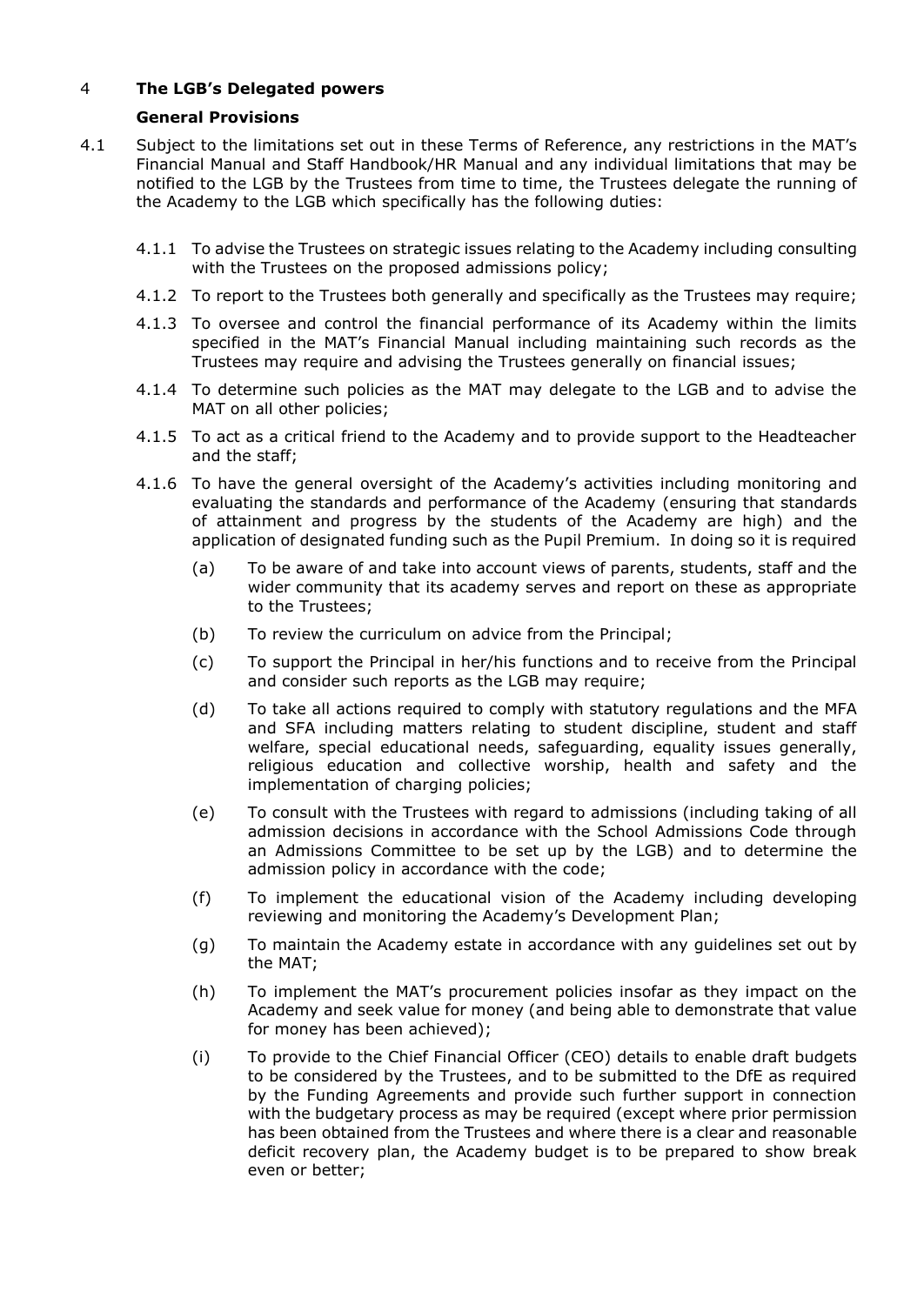- (j) To comply with the final budget and manage the Academy's cash flow and monitoring expenditure by the Academy in accordance with policies determined by the Trustees;
- (k) To maintain proper accounting records and the preparation of income and expenditure and balance sheets as required by the CFO;
- (l) To notify the MAT of any changes to fixed assets used by the Academy in relation to freehold land, buildings and assets above £50,000;
- (m) To manage, in accordance with policies and procedures laid down by the MAT, the appointment, job description, appraisal and dismissal of all members of staff of the Academy other than the Principal.

### **Sub-committees and Delegation Powers of the LGB**

- 4.2 Each member of the LGB shall act in the best interests of the Company and the Academy at all times and must keep confidential all information of a confidential nature obtained by them relating to the Academy or the MAT. No member of the LGB shall act or omit to act in a way which would be prejudicial to the interests of the Academy or the MAT at any time, including any actions or omissions which might create bad publicity for the Academy or the MAT.
- 4.3 The LGB may delegate any of its functions to the Principal of the academy, to an individual member of the LGB (a named governor) or to a sub-committee of the LGB but no individual or sub-committee may delegate further unless expressly authorised to do by the LGB.
- 4.4 In addition to any other sub-committees that the LGB shall establish it shall have the following sub-committees (or a named governor) which/who will have responsibility for the indicated areas
	- 4.4.1 Finance including premises
	- 4.4.2 Personnel to deal with the following<sup>1</sup>:-
		- (a) Pay
		- (b) Discipline appeal
		- (c) Grievance
	- 4.4.3 Standards, teaching and learning (to include curriculum)
	- 4.4.4 Safeguarding (Child protection), SEN and discipline
	- 4.4.5 Admissions<sup>2</sup>
	- 4.4.6 The functions indicated above may be divided between sub-committees/named governor as the LGB may determine.
	- 4.4.7 The LGB shall determine the extent if at all to which such sub-committees/named governor are to have decision-making powers. Any such decision-making powers may not be wider than the powers conferred on the LGB. Subject to this, these terms of reference will apply to all sub-committees/named governor unless the Trustees direct otherwise.
- 4.5 The LGB will review the sub-committee/named governor structure, terms of reference, constitution and membership of any sub-committee and all other delegations of power at least once each year
- 4.6 Every decision made by the LGB either directly or under sub-delegation shall be reported to the next available meeting of the Trustees. Full minutes of the LGB will be sent to the

 $1$  These sub-committees cannot be single named governors

<sup>2</sup> Cannot be a named governor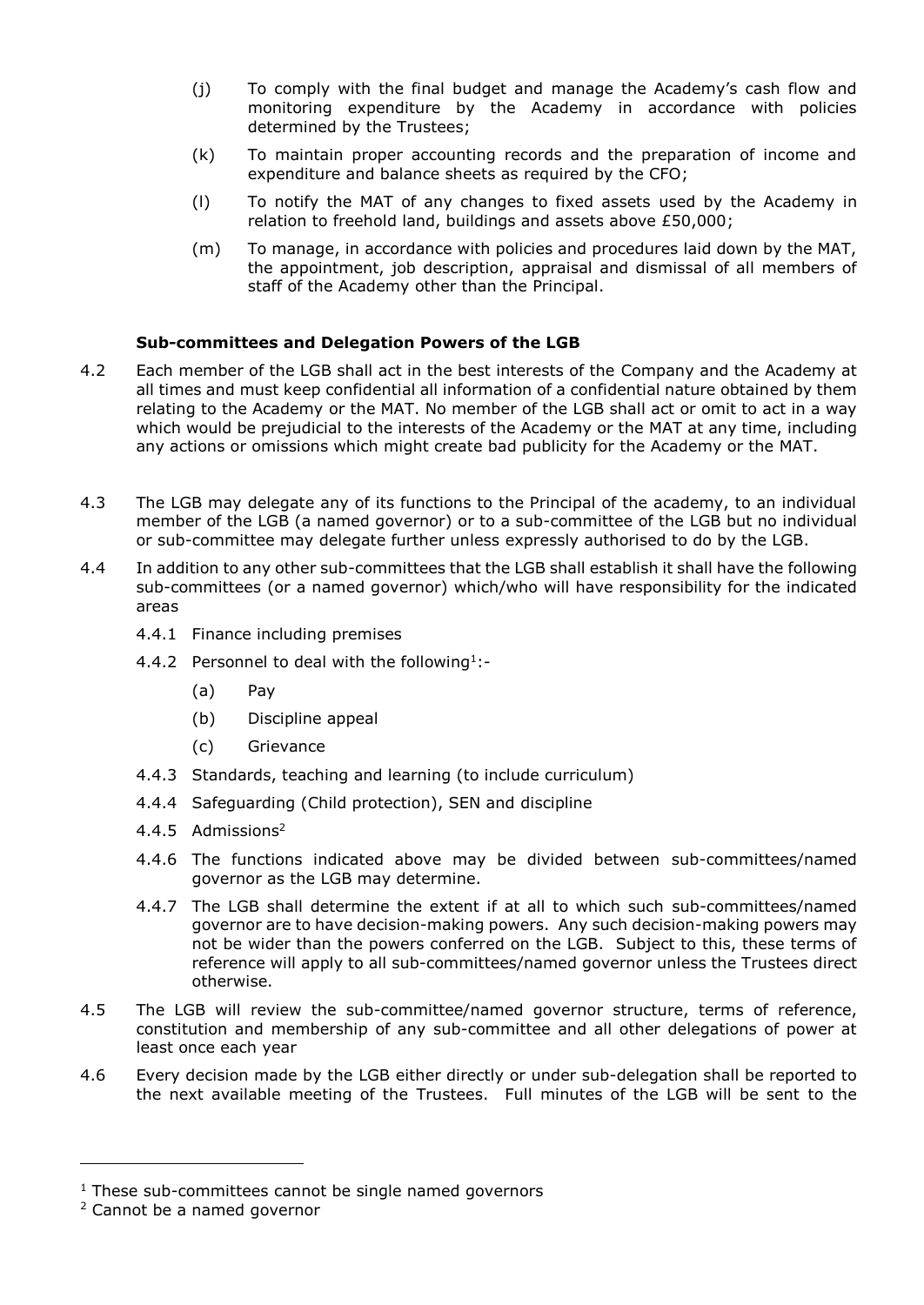Trustees after each LGB meeting. Every decision made by an individual or sub-committee of the LGB shall be reported to the next available meeting of the LGB

The Principal of the Academy shall be entitled to attend any meeting of the LGB and of any sub-committee established by the LGB. The CEO will attend when this is agreed or requested by the LGB, or instructed by the Trustees.

- 4.7 Unless prohibited under its terms of reference, the LGB and any sub-committee may invite attendance by persons who are neither Governors nor committee members where such attendance is considered by the members of the LGB or sub-committee to benefit its deliberations.
- 4.8 The membership of any sub-committee may include persons who do not also serve on the LGB, provided that a majority of the members of any such sub-committee shall be members of the LGB or Trustees.
- 4.9 The LGB may determine that some or all of the members of a sub-committee who are not Trustees or who do not serve on the LGB shall be entitled to vote in any proceedings of the sub-committee. No vote on any matter shall be taken at a meeting of a sub-committee unless the majority of members of the sub-committee present either are Trustees or serve on the LGB.
- 4.10 Copies of the minutes of sub-committee meetings are to be circulated to all members of the LGB and those who are entitled to attend LGB meetings.
- 4.11 Annexed to these terms of reference is a table setting out the level at which delegated decisions can be taken. This table is indicative and if any direction by the Trustees is inconsistent with the table, that direction will prevail. The Trustees will, however, use their reasonable endeavours to honour the contents and spirit of this document.

#### **Financial Management**

4.12 The LGB shall at all times act in accordance with the MAT's Finance Policy, its Financial Manual and the DfE's Academies Financial Handbook.

#### 5 **CHAIR AND VICE CHAIR OF THE LGB**

- 5.1 The Chair of the LGB shall be appointed from amongst all of the governors by the LGB.
- 5.2 The term of office of the Chair shall be 1 year.
- 5.3 The Vice-Chair of the LGB shall be appointed by the Governors from amongst all of the Governors for a term of 1 year.
- 5.4 If both the Chair and the Vice-Chair are absent from any meeting of the LGB, those Governors present shall appoint one of their number to chair the meeting.
- 5.5 The Chair (or, in the absence or inability to act of the Chair, the Vice-Chair) shall have the following powers
	- 5.5.1 If the Chair is of the opinion that, if a particular function of the LGB or of a subcommittee of the LGB were not exercised before the earliest date on which it would be reasonably practicable for a meeting of the LGB, or of a sub-committee to which the function in question has been delegated, to be held, the delay would be likely to be seriously detrimental to the interests of—
		- (a) the Academy;
		- (b) any pupil at the Academy, or their parent; or
		- (c) a person who works at the Academy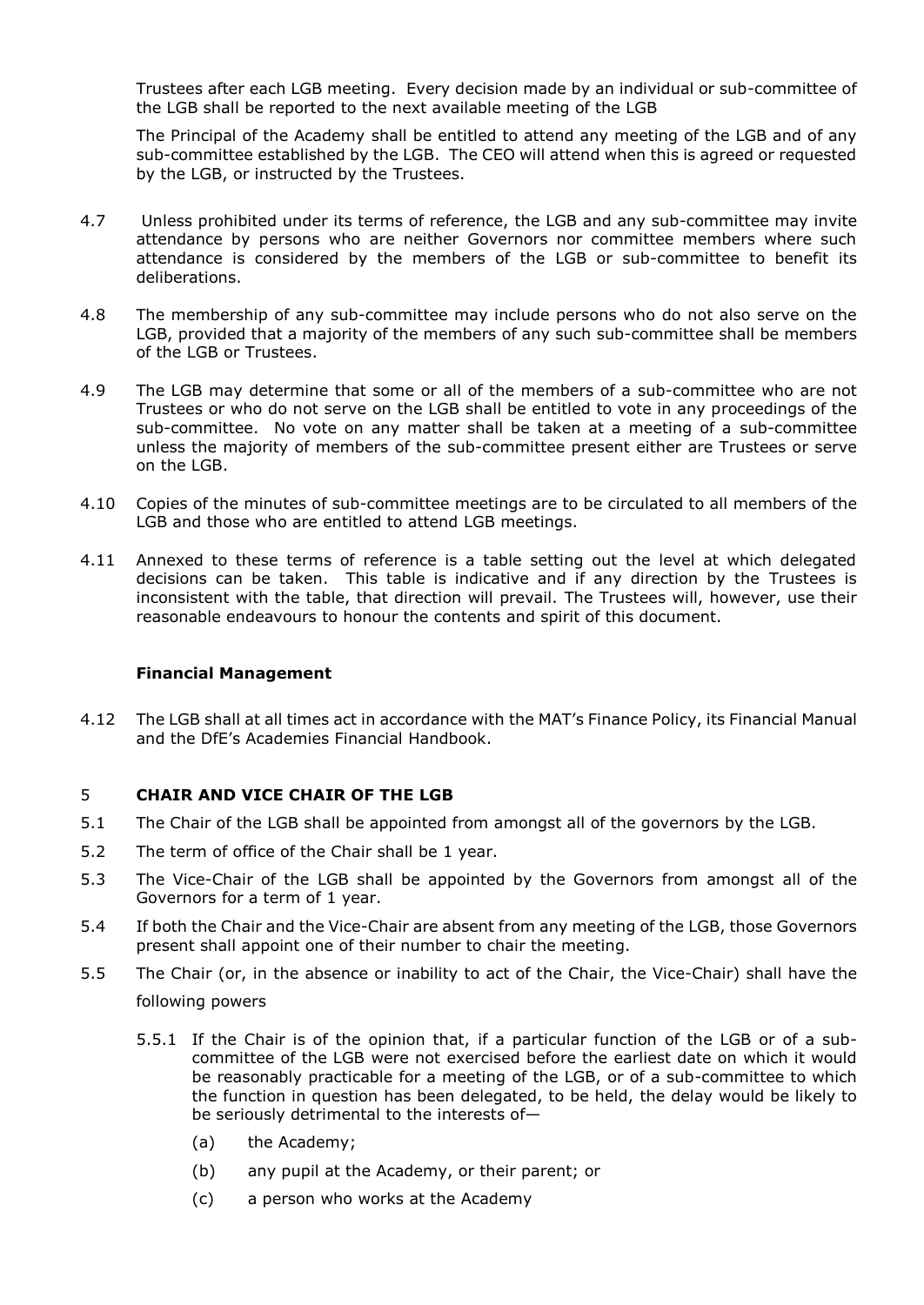the chair shall have the power to exercise that function.

- 5.6 The Chair or Vice-Chair shall cease to hold office if:
	- 5.6.1 he ceases to serve on the LGB;
	- 5.6.2 he is removed from office in accordance with the Terms of Reference; or in the case of the Vice-Chair, he is elected in accordance with the Terms of Reference to fill a vacancy in the office of Chair.
- 5.7 Where the Chair is absent from any meeting or there is at the time a vacancy in the office of the chair, the Vice-Chair shall act as the chair for the purposes of the meeting.
- 5.8 Where the Vice-Chair is also absent from the meeting, or there is at the time a vacancy in the office of Vice-Chair, the members of the LGB shall elect one of their number to act as a chair for the purposes of that meeting, provided that the person elected shall not be a person who is employed by the MAT (whether or not at the Academy) and shall not be a Trustee.
- 5.9 A Trustee (or, in the absence of a Trustee, the Clerk to the LGB) shall act as Chair during that part of any meeting at which the Chair is elected excluding the CEO or Staff Trustees.
- 5.10 Any election of the Chair or Vice-Chair which is contested shall be held by secret ballot.
- 5.11 The Chair or Vice-Chair may only be removed from office by the Trustees at any time, or by the LGB in accordance with these terms of reference.
- 5.12 A resolution to remove the Chair or Vice-Chair from office which is passed at a meeting of the LGB shall not have effect unless:
	- 5.12.1 the matter of the Chairman's or Vice-Chair's removal from office is specified as an item of business on the agenda
- 5.13 Before a resolution is passed by the LGB at the relevant meeting as to whether to confirm to remove the Chair or Vice-Chair from office, the person or persons proposing his removal shall at that meeting state their reasons for doing so and the Chair or Vice-Chair shall be given an opportunity to make a statement in response.

## 6 **CONDUCT OF MEETINGS OF THE LGB AND SUB-COMMITTEES**

- 6.1 The LGB shall meet at least once in every term, and shall hold such other meetings as may be necessary.
- 6.2 Meetings of the LGB and any sub-committee shall be convened and conducted in the same way, as provided in the Articles of Association of the MAT for meetings of the Trustees of the MAT as though references in those Articles to Trustees were references to members of the LGB or the sub-committee in question.
- 6.3 A member of the LGB may not vote by proxy.

#### 7 **ROLE OF THE PRINCIPAL**

- 7.1 The Principal shall be appointed by the Trustees having sought views of the LGB.
- 7.2 The Trustees and the LGB hereby delegates such powers and functions as are required by the Principal for the internal organisation, management and control of the Academy (including the implementation of all policies approved by the Trustees and the LGB) and for the direction of the teaching and curriculum at the Academy.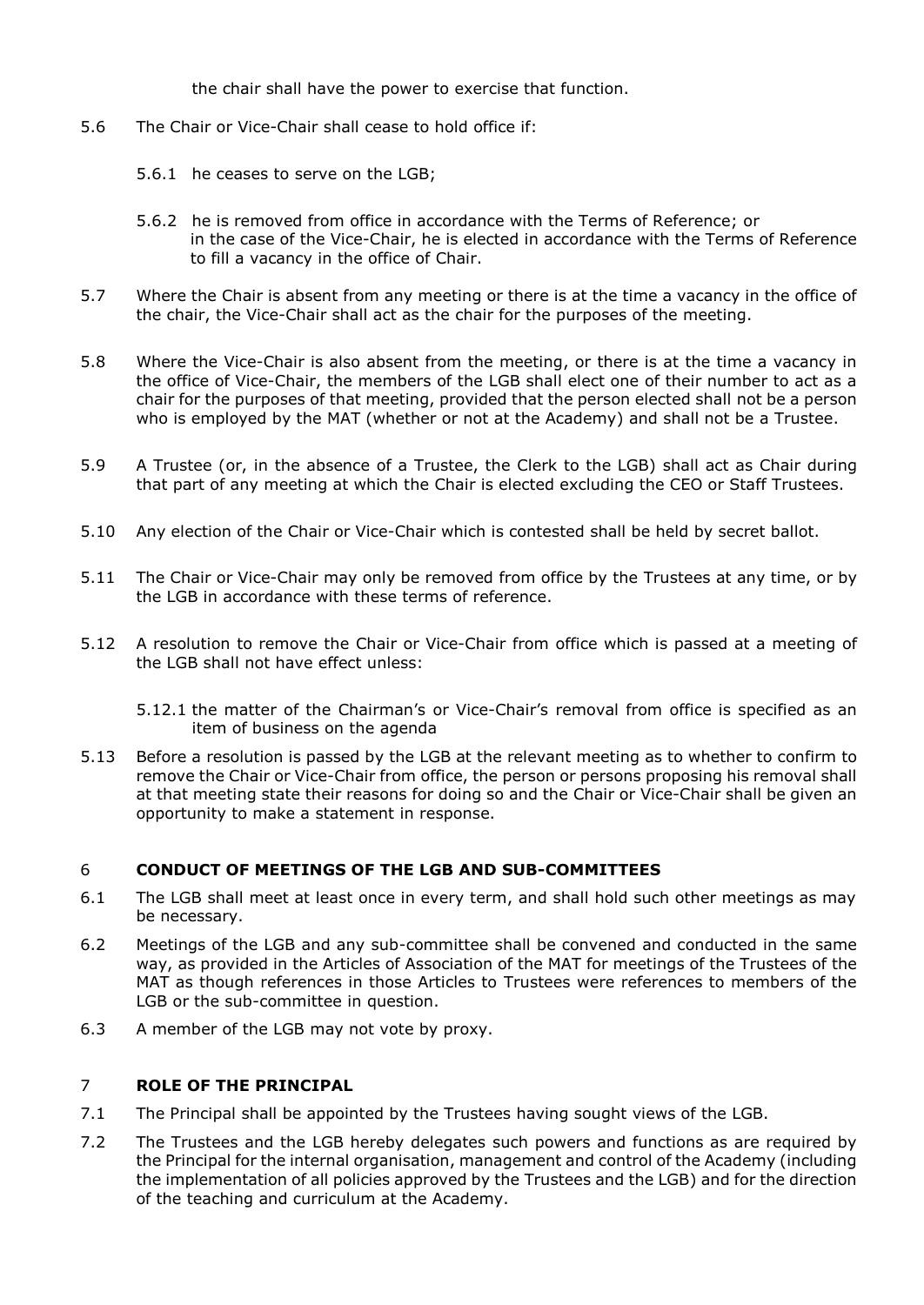- 7.3 The Principal shall be responsible to the LGB for:-
	- 7.3.1 implementing the agreed policies and procedures laid down by the LGB including compliance with the MFA, the SFA and all statutory and regulatory requirements;
	- 7.3.2 advising the LGB on strategic direction, forward planning and quality assurance;
	- 7.3.3 the leadership and management of the Academy;
	- 7.3.4 managing the delegated budget and resources agreed by the LGB;
	- 7.3.5 advising the LGB on the appointment of the Deputy Principal and such other senior posts as the LGB may determine;
	- 7.3.6 the appointment of all other staff and (except to the extent directed otherwise by the Trustees and/or the LGB), the salary grading, allocation of duties, appraisal and discipline of all staff;
	- 7.3.7 the maintenance of good order and discipline by the pupils, including their exclusion in accordance with legal requirements, within any framework laid down by the LGB; and
	- 7.3.8 all such additional functions as may be assigned under the job description or contract of employment.

## 8 **CONDUCT OF STAFF**

- 8.1 The MAT is the employer of all of the staff at the Academy.
- 8.2 The LGB is responsible for implementing the human resource policies, procedures and terms and conditions of service for all employees including the upholding of appropriate rules for the conduct of staff. Changes to such policies and procedures will be effected only after consultation with the Trustees and staff groups where appropriate.
- 8.3 The LGB shall be responsible for the appointment and management of all staff to be employed at the Academy (other than the Principal) provided that the LGB shall:
	- 8.3.1 comply with all policies dealing with staff issued by the Trustees from time to time;
	- 8.3.2 take account of any terms set by the Trustees;
	- 8.3.3 adopt any standard contracts or terms and conditions for the employment of staff issued by the Trustees.
- 8.4 The LGB will have oversight of the appraisal of all staff (including the Principal but upon the advice of the CEO) and shall put in place procedures for the proper professional and personal development of staff.
- 8.5 Not used.

#### 9 **PREMISES**

- 9.1 The day to day maintenance of the buildings and facilities used in respect of the Academy is the responsibility of the LGB to the extent that it has funding to enable it to discharge that responsibility. The LGB shall have regard at all times to the safety of the users of the buildings and the facilities and the legal responsibilities of the Trustees (and/or any others) as owners of such buildings and facilities.
- 9.2 The LGB shall advise the Trustees as the Trustees may require on matters relating to estate management strategy, the suitability of building and facilities in light of long term curriculum needs and the need for and availability of capital investment
- 9.3 The responsibility for any disposals or acquisitions of land to be used by the Academy will be that of the Trustees.
- 9.4 It is the responsibility of the LGB, on behalf of the Trustees, to insure the land, buildings and activities of the Academy.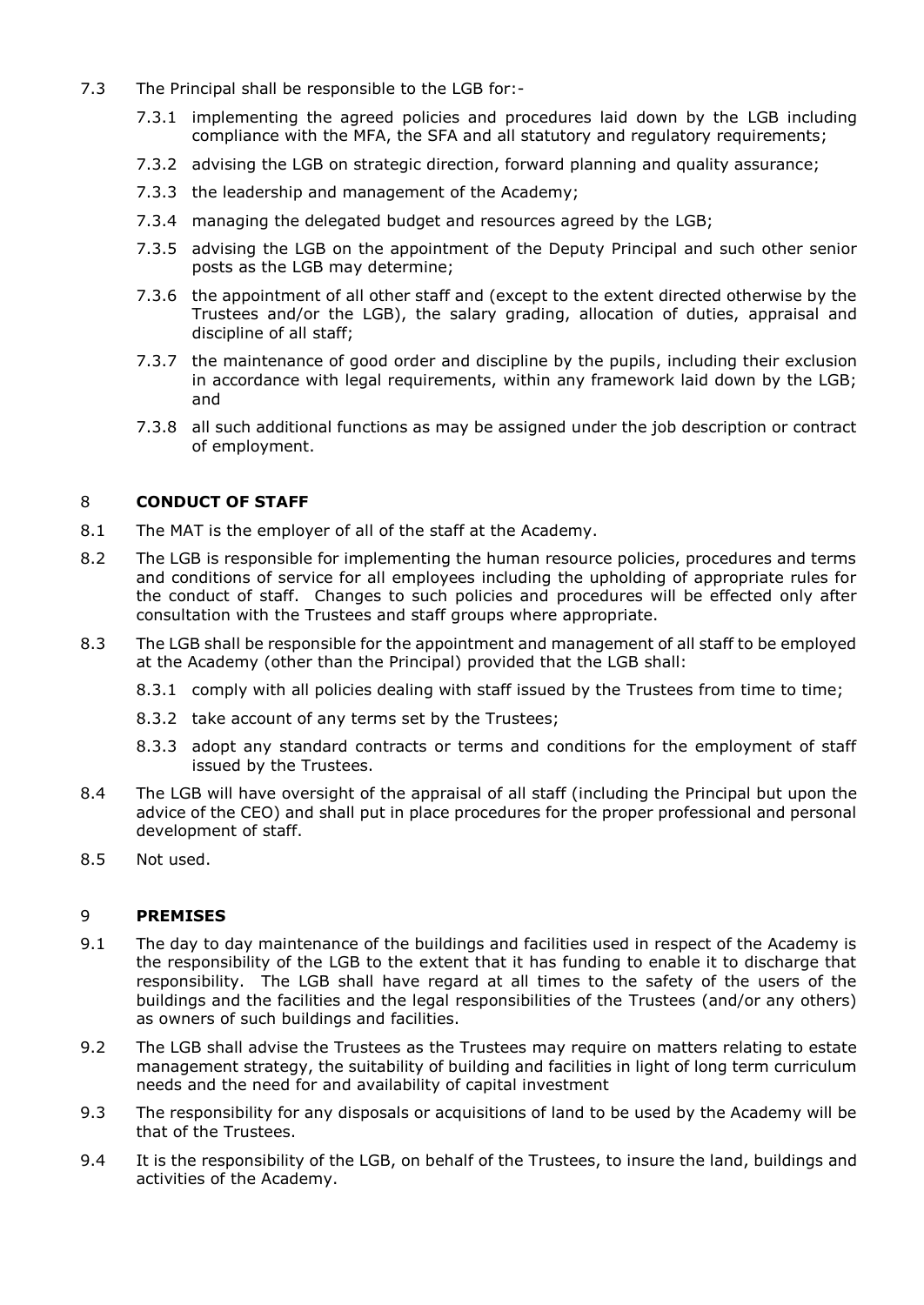9.5 The LGB will notify the Trustees as soon as reasonably practicable following the occurrence of a significant event in respect of which insurance has been obtained. The responsibility for notifying the insurers is the LGB. The Trustees and the LGB will provide each other with all necessary information and assistance as may be helpful in the management of any insurance claims.

## 10 **CONFLICTS OF INTEREST**

- 10.1 The income and property of the Academy must be applied solely towards the provision of the Objects as detailed in the Articles. The restrictions and procedures which apply to the Trustees in the Articles with regard to having a Personal Financial Interest shall also apply to the members of the LGB.
- 10.2 Any member of the LGB who has any duty or personal interest (including but not limited to any Personal Financial Interest) which conflicts or may conflict with his duties as a member of the LGB shall disclose that fact to the other members of the LGB as soon as he becomes aware of it. A member of the LGB must absent himself from any discussions of the LGB or any committee in which it is possible that a conflict will arise between his duty to act solely in the interests of the Academy and any duty or personal interest (including but not limited to any Personal Financial Interest).

### 11 **RULES AND BYE-LAWS**

11.1 The LGB shall have power to make rules and bye-laws in respect of the government and conduct of the Academy as it shall think fit. Such rules and bye-laws shall be subject to the provisions of the Terms of Reference and to approval by the Trustees.

### 12 **OTHER MATTERS**

- 12.1 The LGB will comply with all policies of the Trustees communicated to the LGB from time to time.
- 12.2 The Trustees and all members of the LGB have a duty to act independently and not as agents of those who may have appointed them and will act with integrity, objectivity and honesty in the best interests of the Company and the Academy and shall be open about decisions and be prepared to justify those decisions except in so far as any matter may be considered confidential if so deemed by those present in the meeting.
- 12.3 The LGB will review its policies and practices on a regular basis, having regard to recommendations made by the Trustees from time to time, in order to ensure that the governance of the Academy is best able to adapt to the changing political and legal environment.
- 12.4 The LGB shall provide such data and information regarding the business of the Academy and the pupils attending the Academy as the Trustees may require from time to time.

#### 13 **EFFECTIVE DATE**

13.1 These Terms of Reference shall come into effect on such date as determined by the Trustees.

#### 14 **AMENDMENT OF TERMS OF REFERENCE**

- 14.1 These Terms of Reference are drafted and maintained by the MAT. The Trustees may make amendments to these Terms of Reference from time to time. In the event that amendments are made, the Trust shall notify the Chair of each Local Governing Body, who shall be expected to make the other members of the LGB aware of such changes.
- 14.2 This document shall be subject to review by the Trustees, as and when required.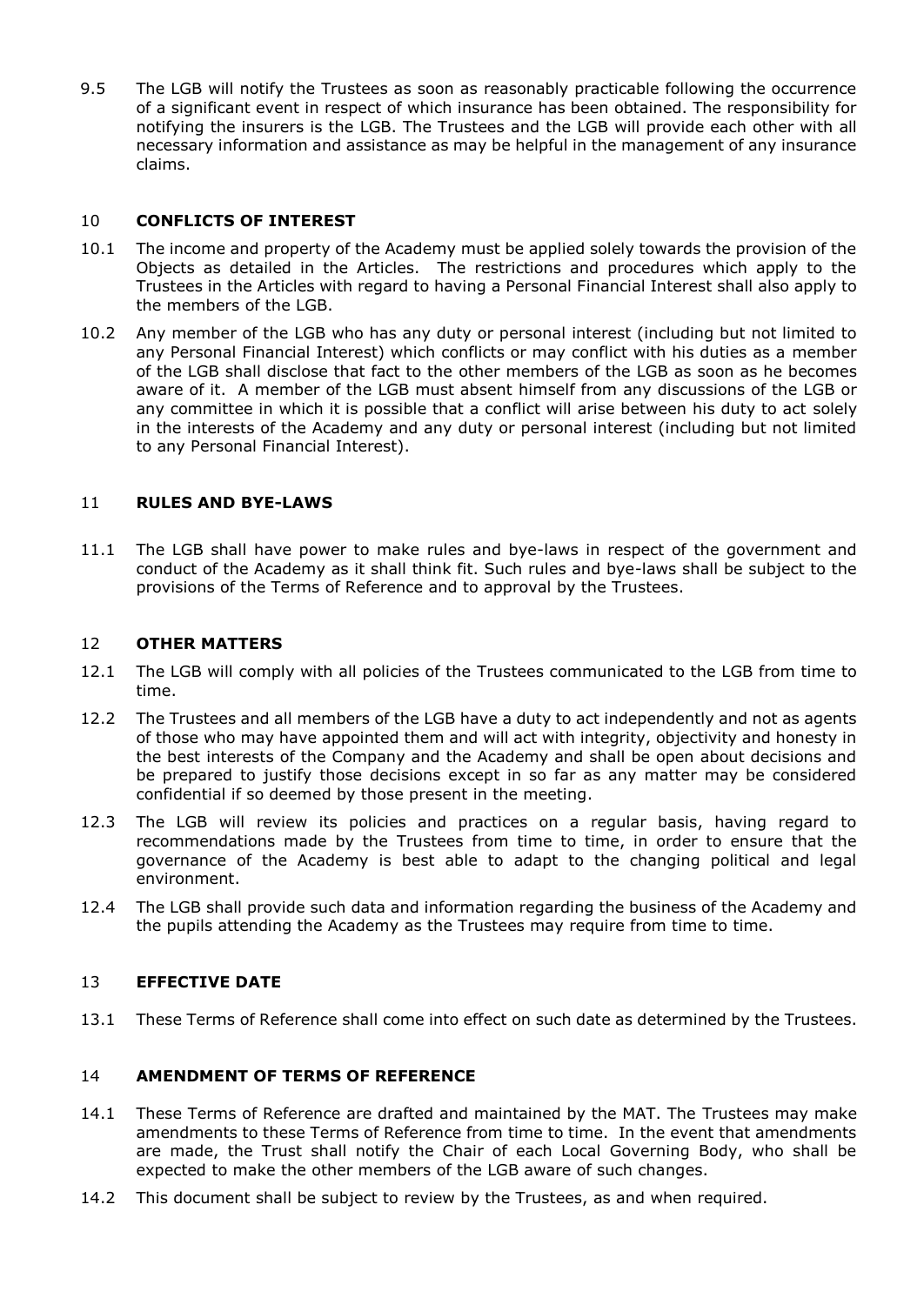#### **Membership of the LGB**

The LGB is to be constituted by containing; up to 8 community members appointed by the directors, up to 4 parent governors elected by parents, up to 2 staff governors appointed by the LGB, 1 exofficio principal/Headteacher.

All terms of office will be for a maximum of four years and existing start and end dates will transfer over as they exist now. That is to say, terms of office will not start afresh upon conversion into EMET.